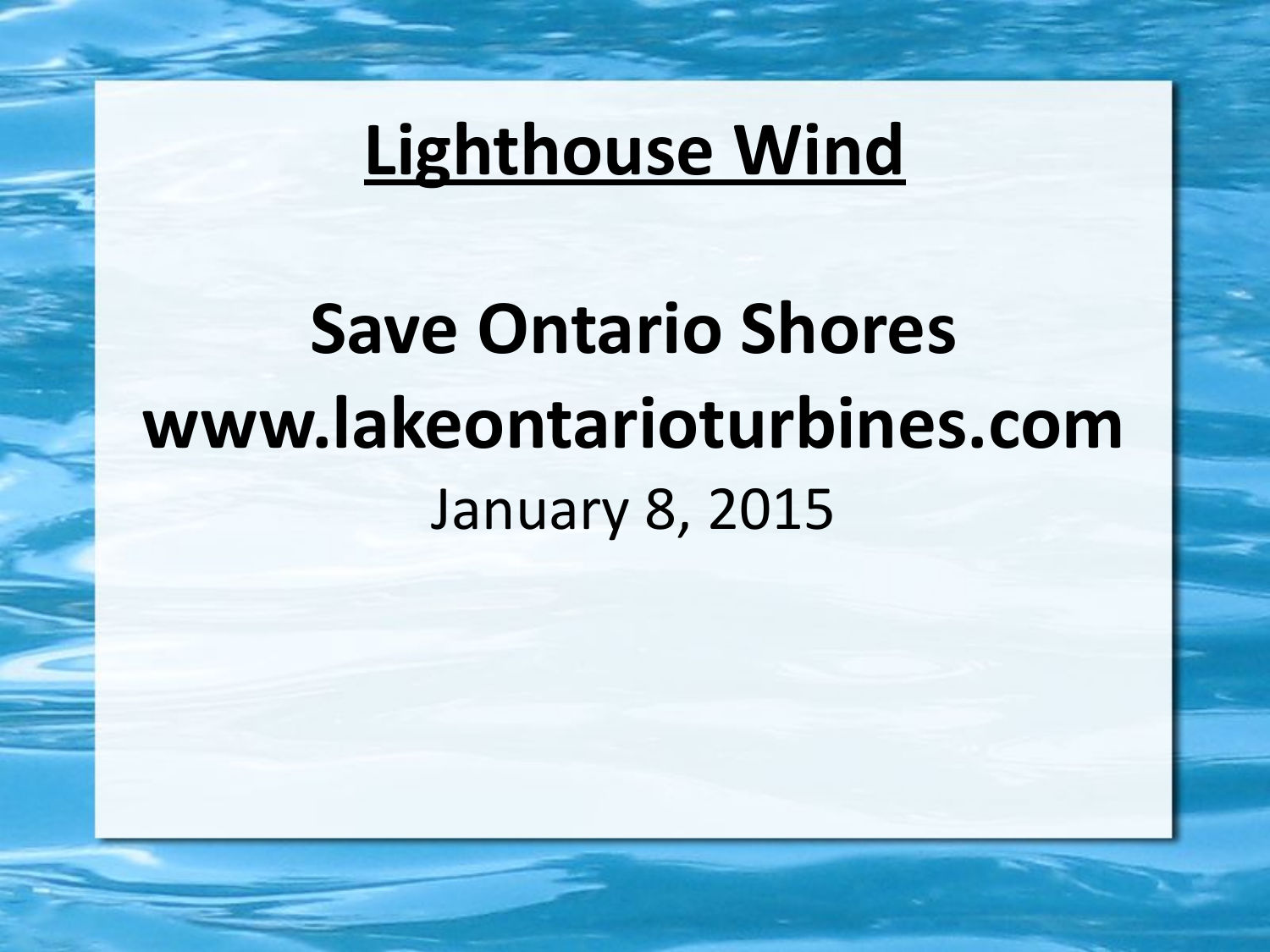- Speaker Introduction
	- John Riggi
	- Resident May 2014
	- Baxter Healthcare Medina, NY
	- Director, Quality
	- This presentation represents the views and concerns of Save Ontario Shores (SOS) regarding the proposed siting of an Industrial Wind Turbine Complex in the Town of Yates.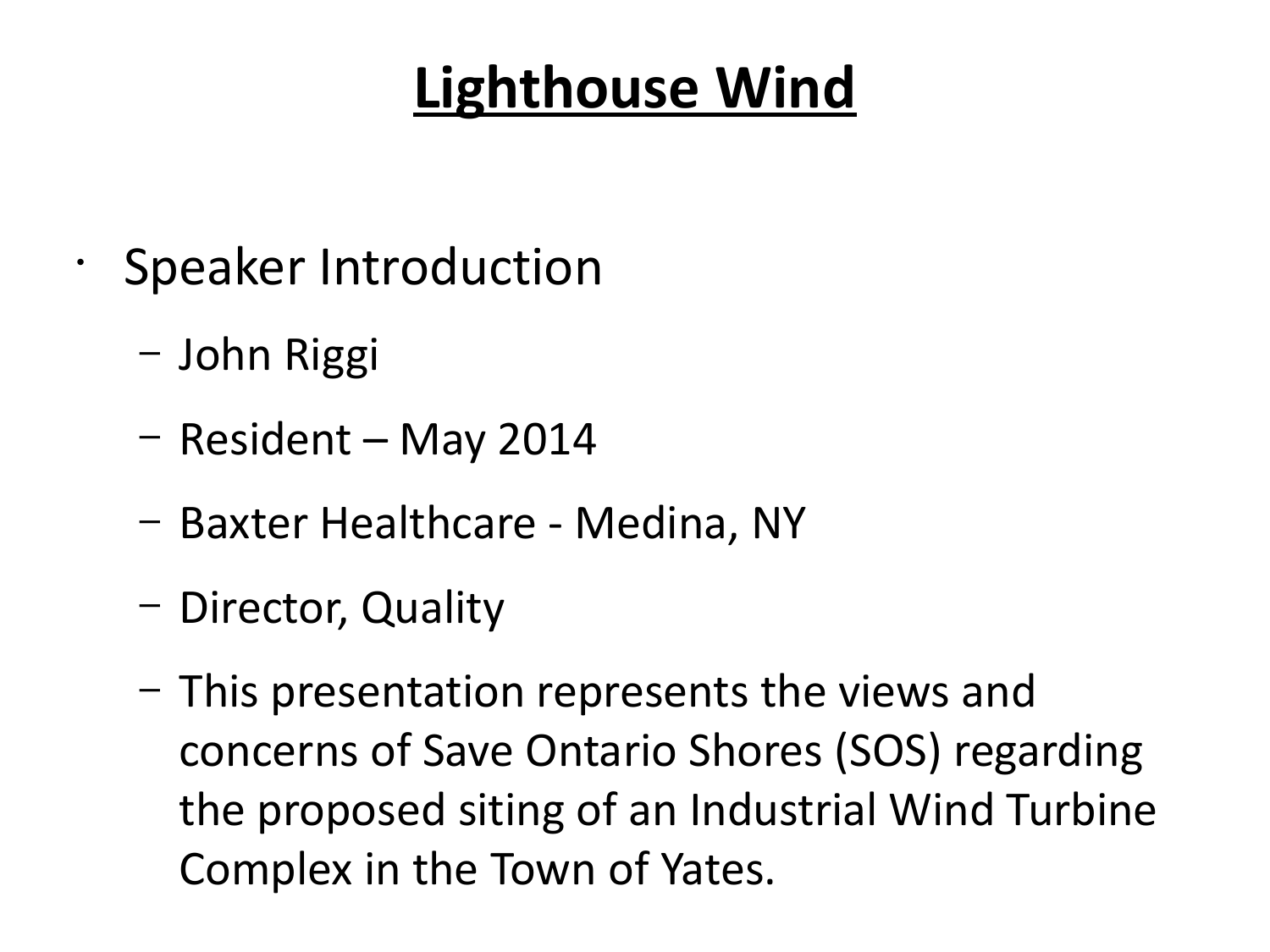### • **Save Ontario Shores** (ie: SOS):

- Citizens coalition formed to address issues voiced by Town of Yates (and Somerset) taxpayers, voters and residents regarding the proposed siting of an Industrial Turbine Complex in the Town of Yates (and Somerset)**:**
	- Health, safety, welfare, environmental and infrastructure issues that will arise as a direct result of permitting an Industrial Wind Turbine Complex in the Town of Yates (and Somerset).
	- Potential plunging of property values at and around the project site, defined by APEX Clean Energy as:
		- » *"… in the Towns of Somerset and Yates…between Route 18 (Lake Road) and Lower Lake or Lakeshore Road."*
		- » *"In Yates…between County Line Road and North Lyndonville Road."*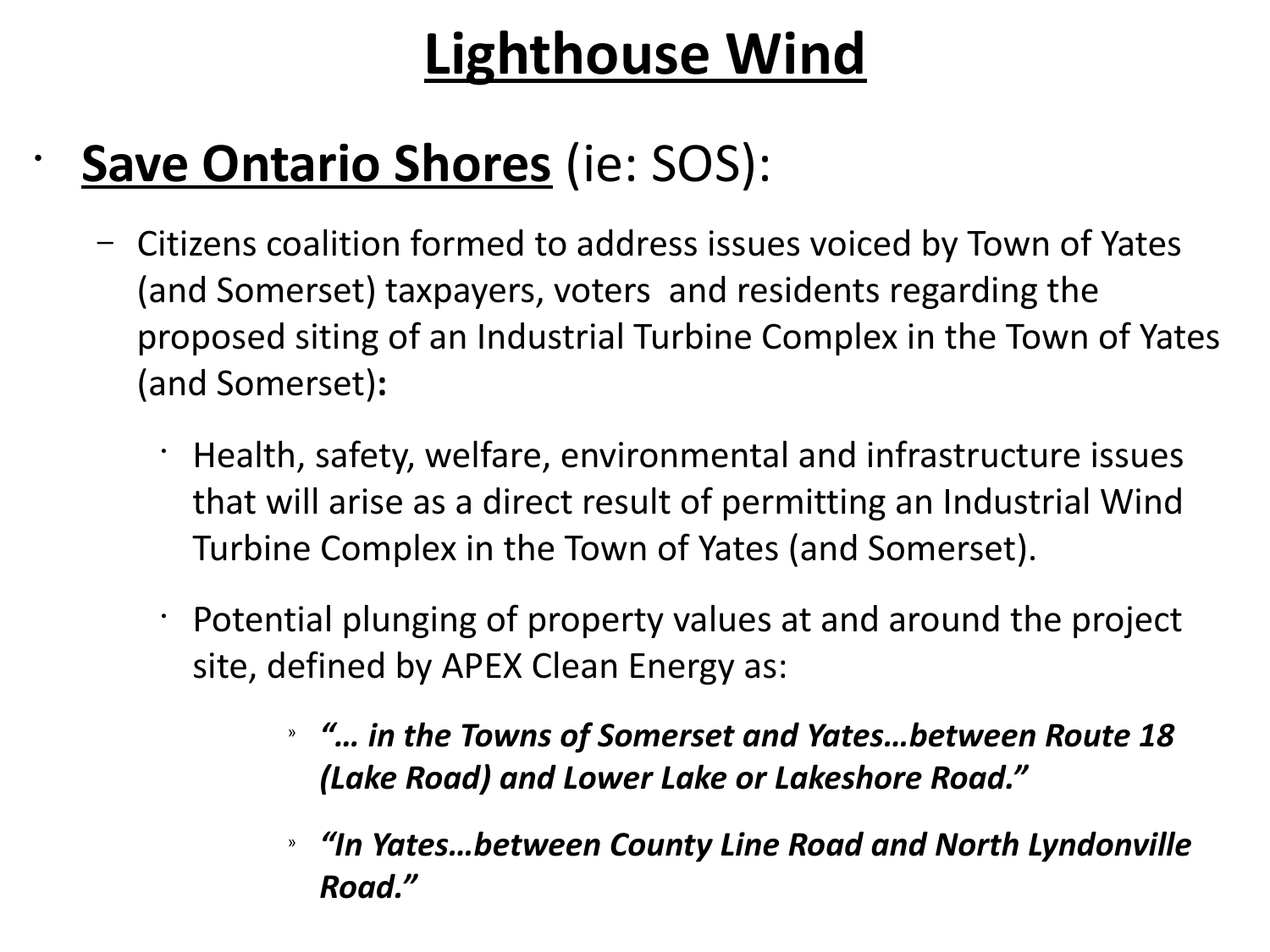• **SOS Issues with Industrial Wind Turbine Complex Project, known as Lighthouse Wind:**

#### – **Health Risks**

 $\cdot$  To those who live within sound, electromagnetic and light flicker fields generated by turbines and transmission lines.

#### – **Noise and Light Pollution**

- Directional, Low Frequency Sound emission from the turbines whenever turning.
- $\cdot$  Flicker effect in daylight hours/red lights at night
	- Simple geometric calculations (12inch ruler = 40inch shadow) show Turbines need to be at least 2,000 feet from nearest property line to avoid shadow flicker at this latitude (measured at 9:45am-12/21/14)
- Wyoming county residents have moved from their own properties due to these issues.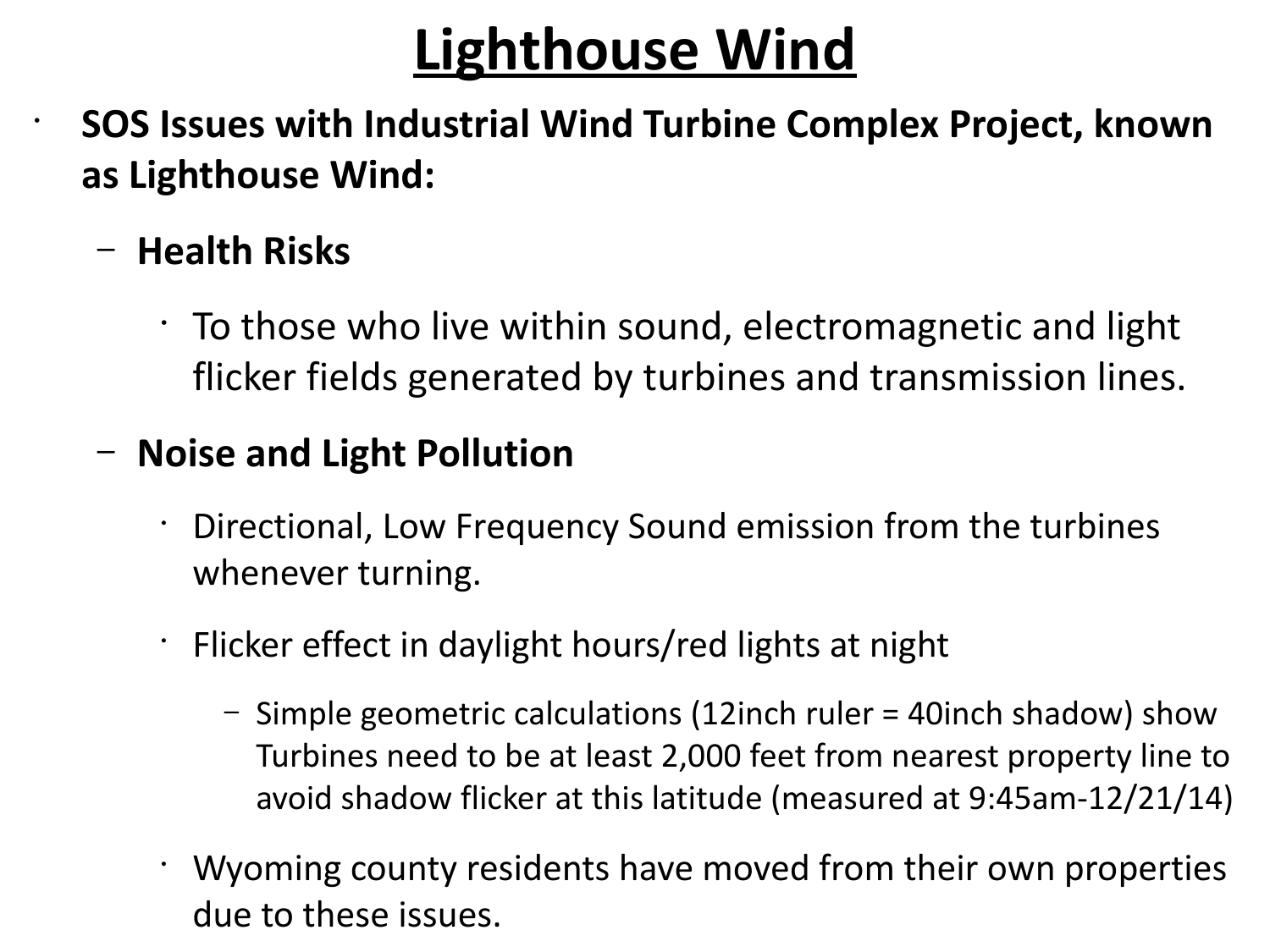#### **SOS Issues with Industrial Wind Turbine Complex Project, known as Lighthouse Wind (cont.):**

#### **Wildlife Risks**

Lake Ontario and environs are known as one of Earth's great migratory pathways, stopping points and nesting areas for millions of birds, annually.

Nesting Eagles are thriving in the Iroquois National Wild Life Refuge (15 miles due south). 50 mile daily hunting radius puts the Lake Ontario Shore (and 600ft high turbines) squarely in Eagle pathways.

NYS DEC has identified 594 additional Species of Greatest Conservation Need (SCGN) and has initiated a study to determine which will be identified as endangered. SOS is monitoring this study for applicability.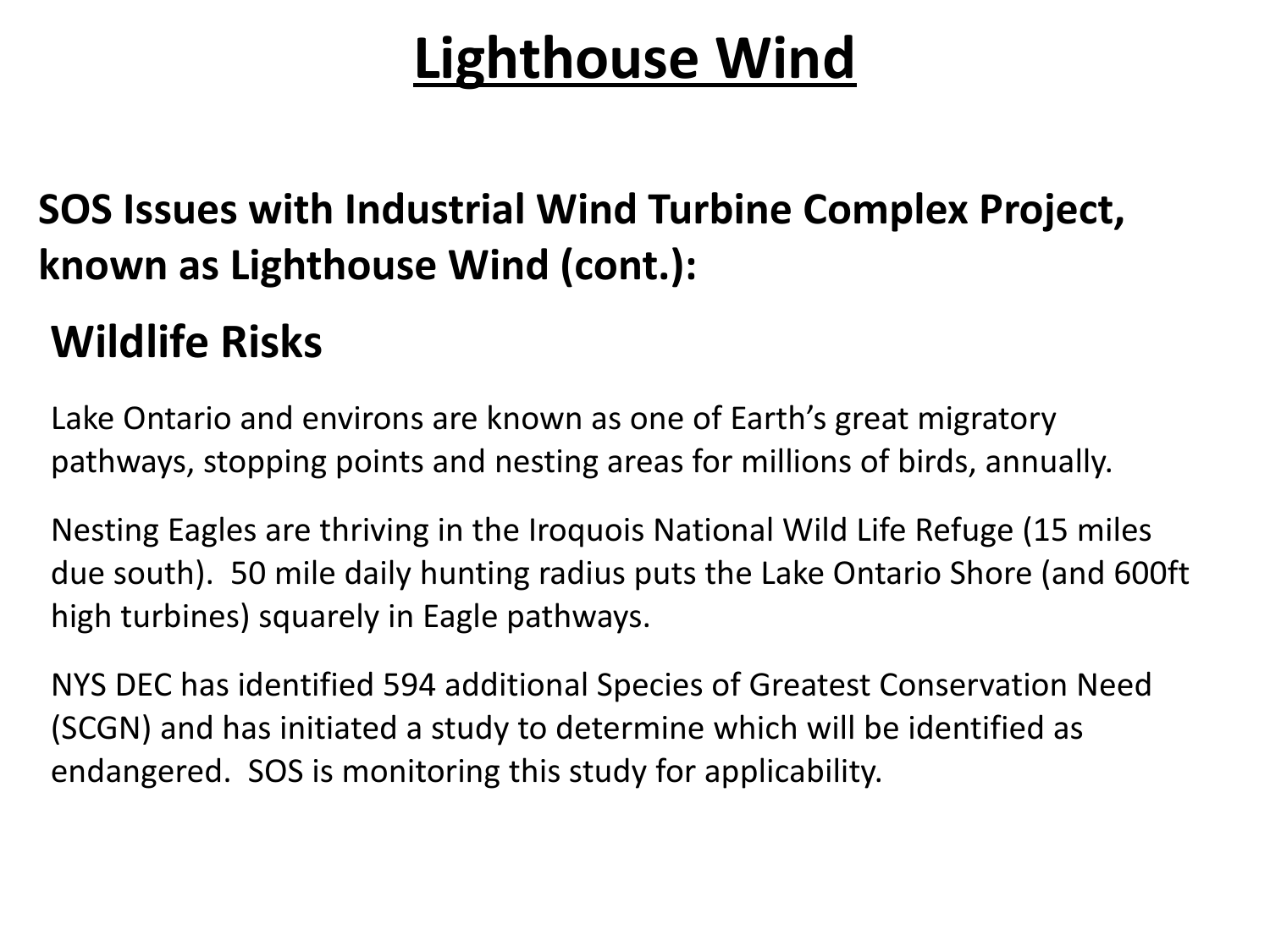#### – **Permanent, negative impact to rural areas**

- There is no "going back". Like Hydro-Fracking Installations, Industrial Wind Complexes remain in place. They don't go away if you don't like them.
- Industrial Wind Turbine Complexes irrevocably degrade the ability of residents to enjoy the rural nature of their environment and have been shown to irrevocably degrade the environment in general
- Infrastructure breakdown issues (bridges, roads, power lines, travel restrictions)
- Visibility issues. Turbines that are 600ft high (**60 STORIES**) will be seen far and wide (Toronto and Niagara Escarpment)
- Impact on aquifers of:
	- Industrial Turbine Complex Site prep
	- Chemical spills from hydraulic fluid leakage
	- It should be noted here that the Town of Yates Water facility is located within the project site.
- Who will want to live in the Town of Yates?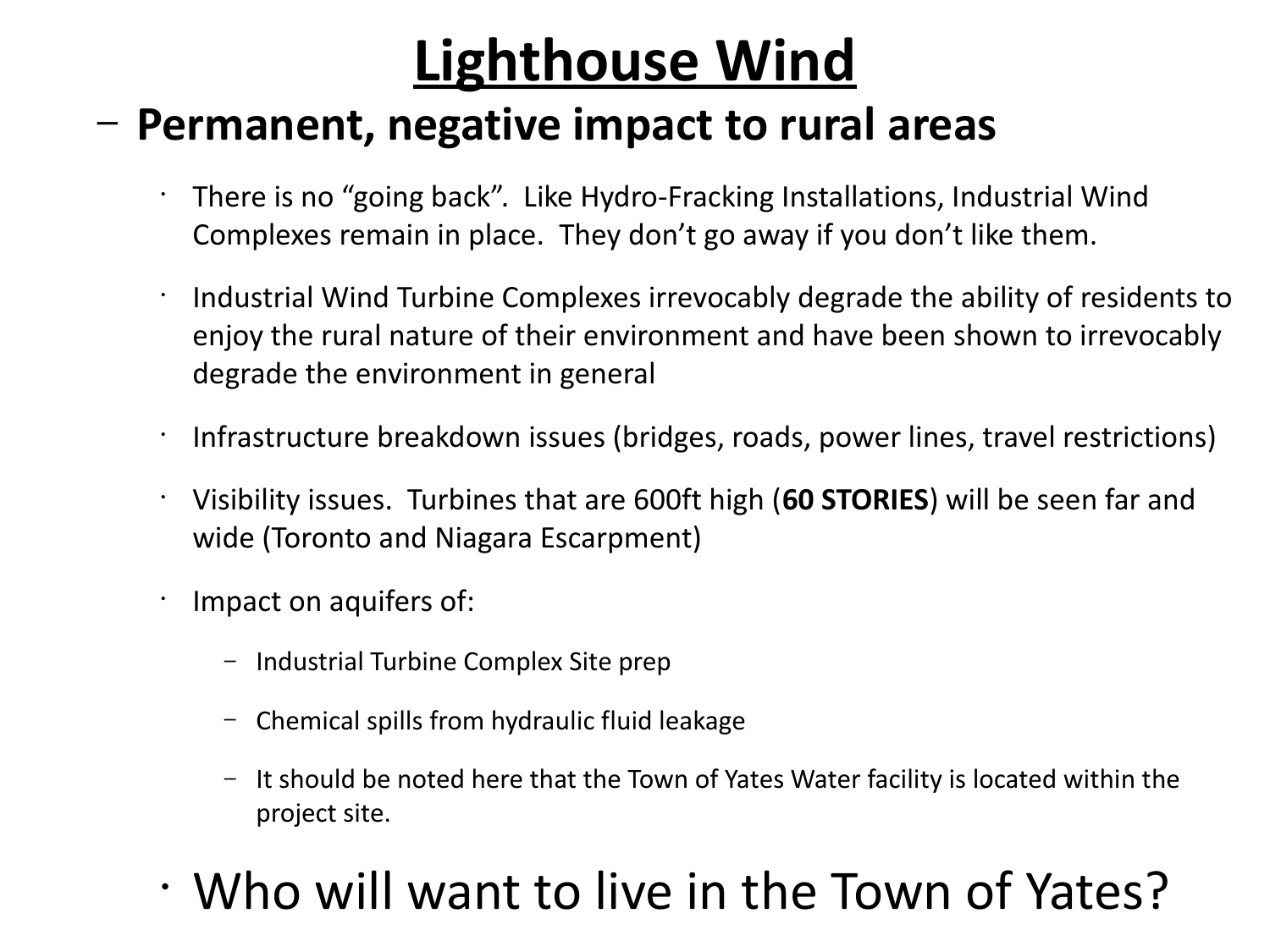#### **Impact on Tax Base**

•

- Town of Yates Overall
	- Significant Reduction (PILOT) in Yates Town Taxes
		- Short term Possibly
		- Long term No (failure of Somerset plant to contribute tax dollars, and 10% increase in Wyoming County Varysburg-Orangeville taxes for 2015 tell the story).
- Project Site Specifics:
	- 26% of property value in Town of Yates is at and within 2 miles of project site.
	- The inevitable plunge in property values will significantly shift Town of Yates Tax revenue from this sector of Yates. Where will the tax dollars come from – LONG TERM?

#### – **IF IT SOUNDS TOO GOOD TO BE TRUE, ITS TOO GOOD TO BE TRUE…**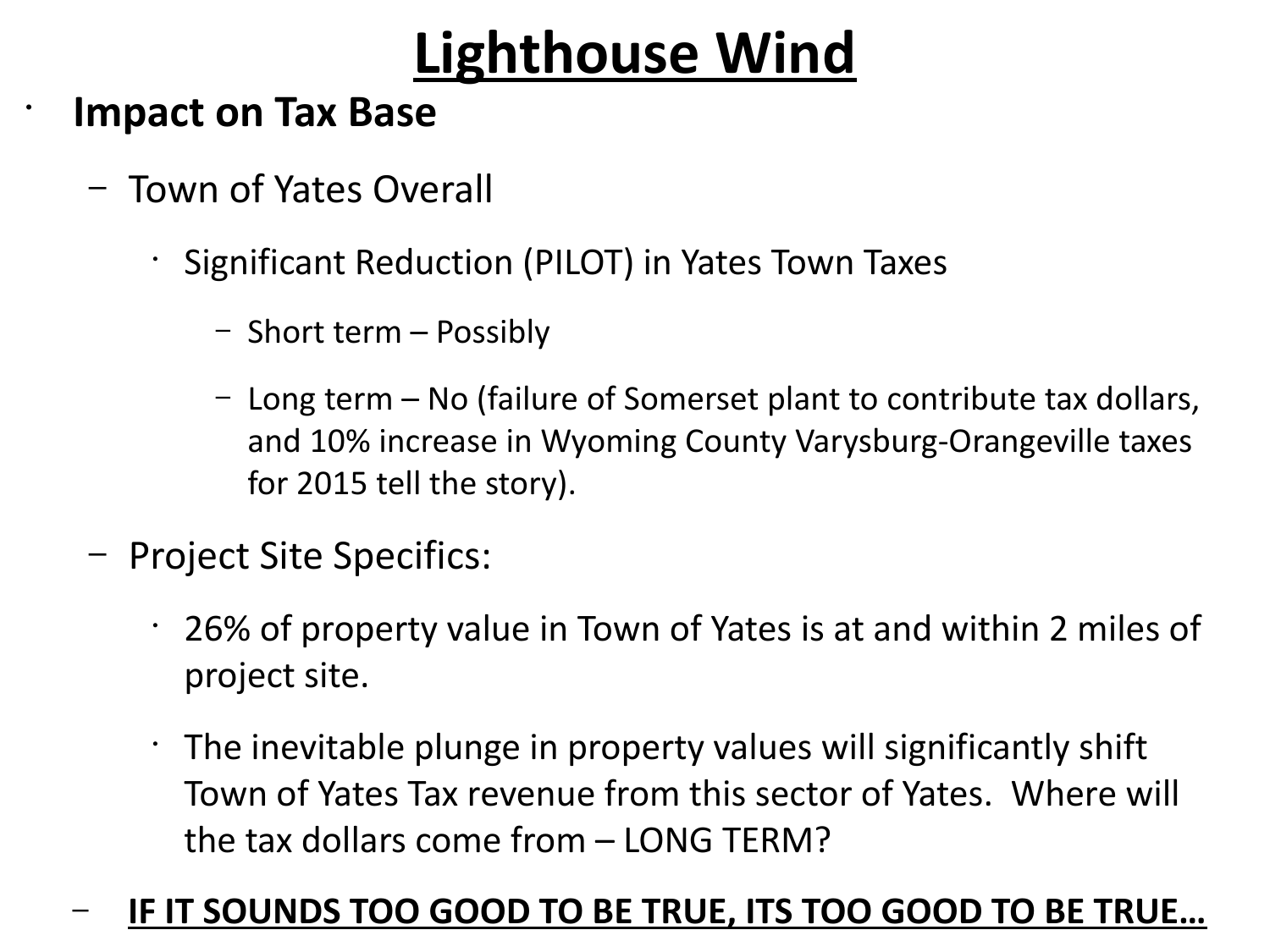#### • Moving Forward

- SOS Goal is to inform and educate the Yates Town Board, on issues and concerns of Yates Town residents, taxpayers, voters both inside and outside of project site regarding the Lighthouse Wind Industrial Wind Turbine Complex project
- SOS will be requesting agenda time at each future Board Meeting to present detailed results on specific issues.
- SOS will be working with the Board to understand potential Article 10 implications on the Town of Yates.
- SOS will ensure the Town Board has the opportunity to discuss these issues with impacted residents in Wyoming County.
- SOS is requesting Liaison with the Yates Town Board and Mr. Whipple (Orleans County EDA).
- SOS requests that a copy of this presentation is published as an attachment to the Town Board Minutes.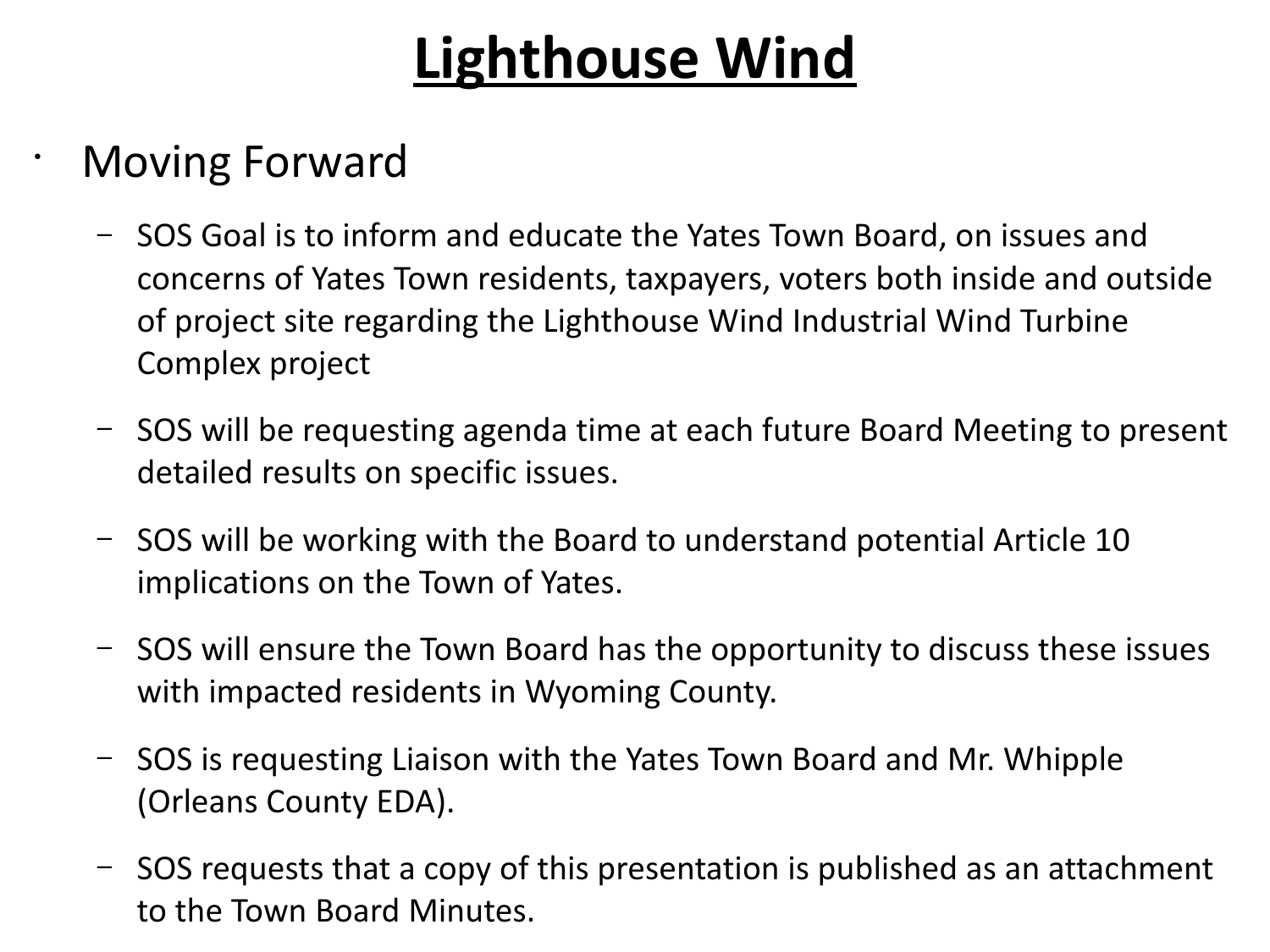#### • **Final Thoughts**

- By allowing discussions of Lighthouse Wind Industrial Wind Turbine Complex in the Town of Yates, the Town Board is presiding over the destruction of the social fabric, infrastructure, and rural beauty in the Town of Yates.
- Wyoming County is the model for this destruction.
- SOS is not convinced of the need for this project, given the market glut of electric generation capacity and is requesting objective evidence of the need for this project.
- Wind Turbines are an expensive technology at the end of government subsidy lifecycle and not cost effective in the long run. Approval of an Industrial Wind Turbine Complex Project such as Lighthouse Wind would be a balance sheet loser.
- **Save Ontario Shores is organized, motivated, financed, represented and we're not going anywhere.**
- **The discourse will not end until we all win for the Town of Yates.**
- **We are confident that, after fully researching (along with SOS) the negative consequences of this project, you will agree that this project does not belong in this area of the country.**